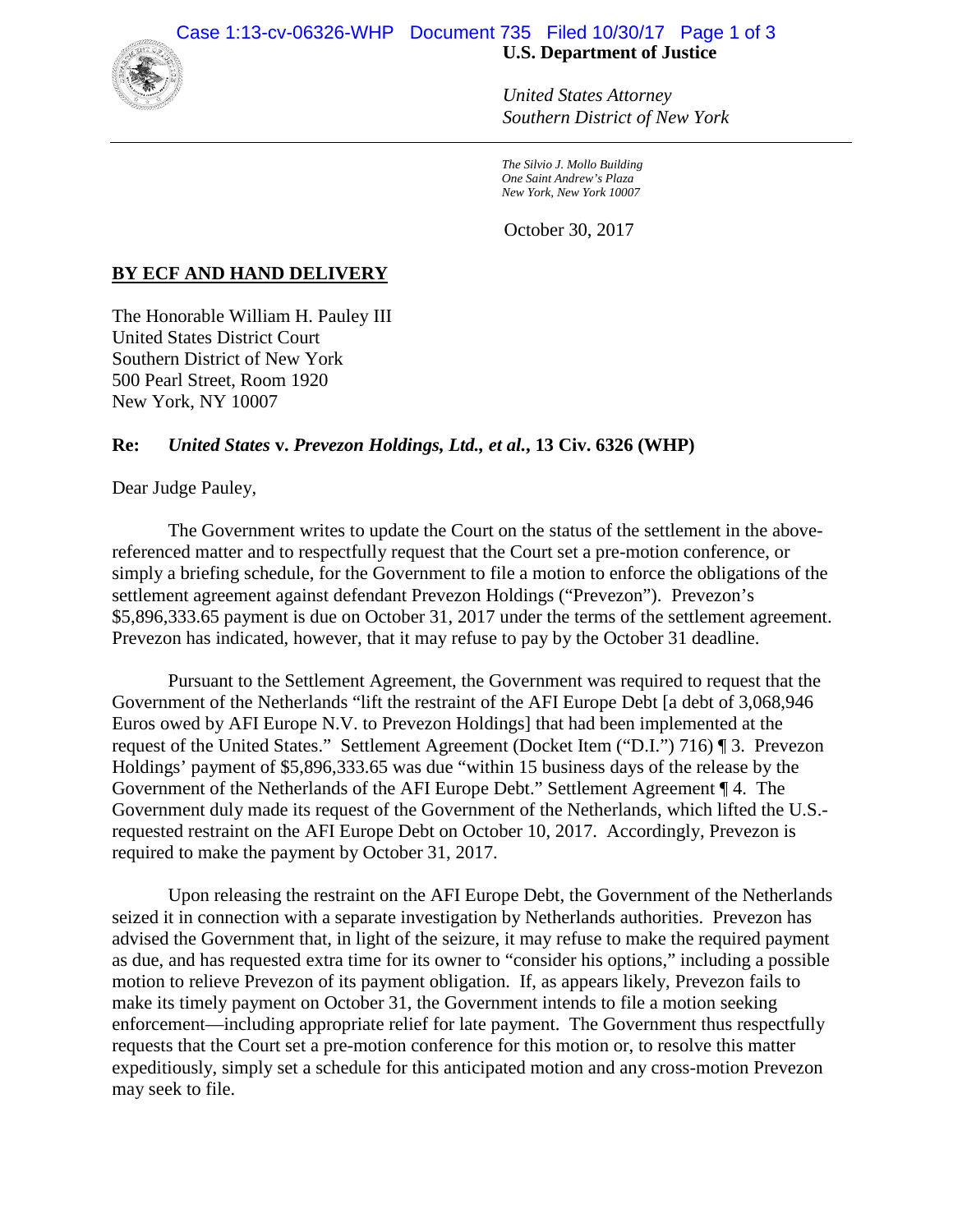## **I. The AFI Europe Debt and the Settlement Agreement**

As part of this action, the Government sought to forfeit the AFI Europe Debt. The Netherlands authorities initially restrained the AFI Europe Debt at the request of the Government on January 22, 2014 in connection with this case, *see* D.I. 381 ¶ 142 (Second Amended Complaint), and it has been frozen under first the Protective Order, D.I. 2, and then the Amended Protective Order, D.I. 173, pending resolution of this action.

The Settlement Agreement, approved by the Court on May 15, 2017, provided that the Government would request that the Netherlands authorities release the AFI Europe Debt from the restraint imposed in this case. *See* Settlement Agreement ¶ 3. Following the release of this debt, Prevezon was then obligated to make the \$5,896,333.65 settlement payment to the Government within 15 business days, Settlement Agreement ¶ 4, after which the other property restrained in this case (approximately \$10 million in domestically restrained assets) would be released and the action dismissed, Settlement Agreement ¶ 11.

Following the Court's approval of the Settlement Agreement, the Government made the requisite request that the Netherlands authorities lift the restraint they had imposed on the AFI Europe Debt in connection with this case. On October 10, 2017, the Netherlands authorities granted that request, lifting the restraint they had imposed in connection with this case. That same day, however, the Netherlands authorities seized the AFI Europe Debt based on their own independent investigation of Prevezon for money laundering, which relates to similar subject matter to this case.<sup>[1](#page-1-0)</sup> The Government did not request this seizure, the Netherlands authorities did not seek, or require, the Government's approval, and it is not part of or dependent on this action or the previous U.S-requested restraint, which has been fully released.

Accordingly, Prevezon Holdings is obligated to make the settlement payment on October 31, 2017, which is 15 business days after the October 10, 2017 release.

## **II. Prevezon's Apparent Intent Not to Pay Timely Under the Settlement Agreement**

The Government informed Prevezon of the release and subsequent seizure of the AFI Europe Debt on October 10, 2017, immediately after having been advised by the Netherlands that they had taken place. In discussions with counsel for the Government, counsel for Prevezon has not confirmed Prevezon's willingness to make the required payment by October 31, 2017, or indeed at all. Instead, they have stated that Prevezon's owner needs more time to "consider his options" and requested that the Government either agree that no payment deadline has been triggered, or else consent to extend the payment deadline until November 15, 2017. Counsel for Prevezon has also suggested that it may file a motion seeking some sort of relief from Prevezon's obligation to timely pay.

<span id="page-1-0"></span><sup>&</sup>lt;sup>1</sup> The possibility that Netherlands authorities—who were not parties to the Settlement Agreement—might decide to seize the AFI Europe Debt after releasing it from this case was contemplated by the parties as far back as 2015.